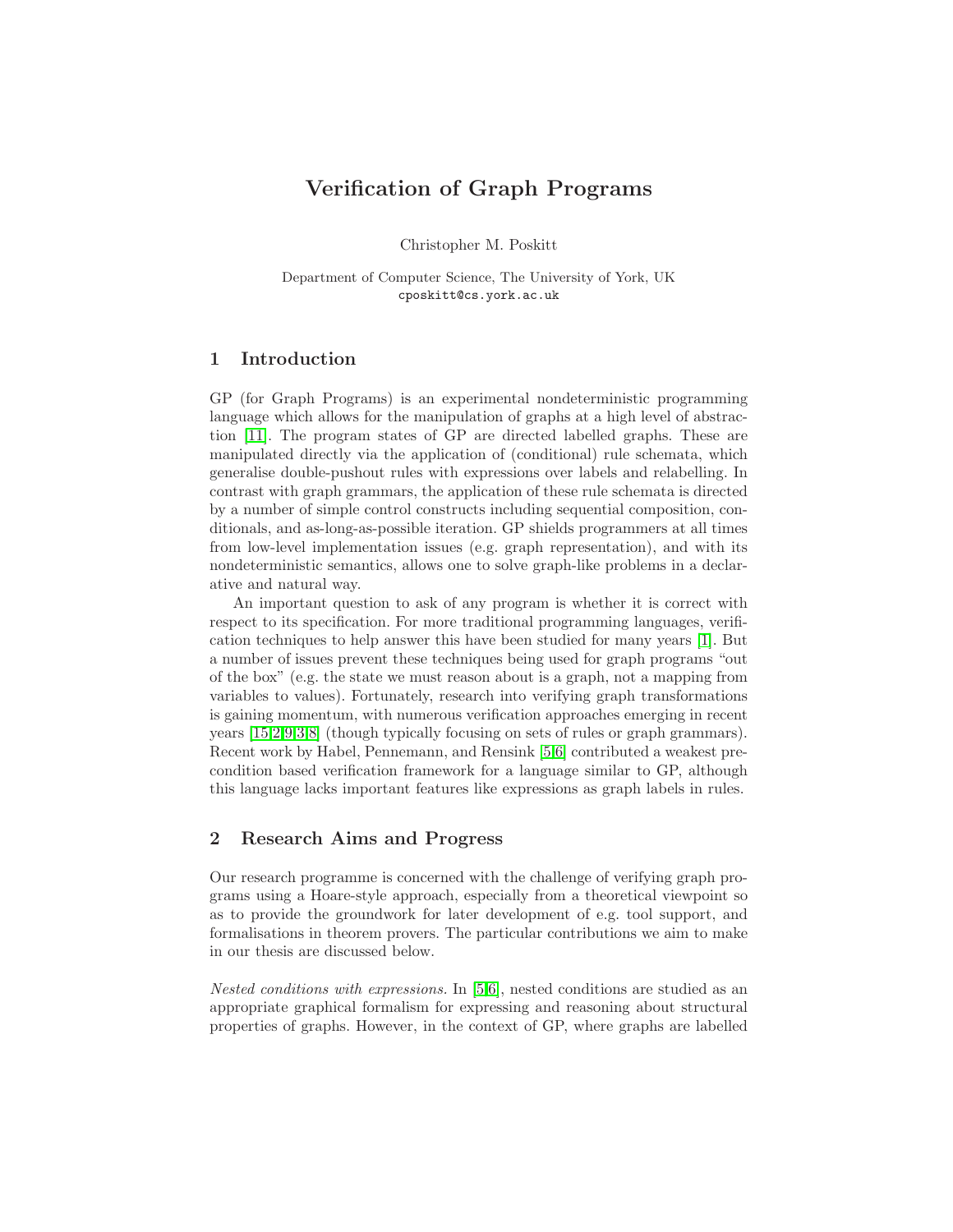over an infinite label alphabet and graph labels in rules contain expressions, nested conditions are insufficient. For example, to express that a graph contains an integer-labelled node, one would need the infinite condition  $\exists (\varphi) \vee \exists (\varphi)$  $\exists (\bigoplus) \vee \exists (\bigodot) \vee \exists (\bigodot) \vee \cdots$ .

In [\[13](#page-2-9)[,12\]](#page-2-10), we added expressions and assignment constraints to yield nested conditions with expressions (short E-conditions). E-conditions can be thought of as finite representations of (usually) infinite nested conditions, and are shown to be appropriate for reasoning about first-order properties of structure and labels in the graphs of GP. For example, an E-condition equivalent to the infinite nested condition earlier is  $\exists (\overline{x}) | type(x) = int$ , expressing that the variable x must be instantiated with integer values. A similar approach was used earlier by Orejas [\[10\]](#page-2-11) for attributed graph constraints, but without e.g. the nesting allowed in E-conditions. Despite the graphical nature of E-conditions, they are precise (the formal definition is based on graph morphisms), and thus suitable for use as an assertion language for GP.

Many-sorted predicate logic. In [\[14\]](#page-2-12) we defined a many-sorted first-order predicate logic for graphs, as an alternative assertion language to E-conditions. This formalism avoids the need for graph morphisms and nesting, and is more familiar to classical logic users. It is similar to Courcelle's two-sorted graph logic [\[4\]](#page-2-13) in having sorts (types) for nodes and edges, but additionally has sorts for labels (the semantic domain of which is infinite): these are organised into a hierarchy of sorts corresponding to GP's label subtypes. This hierarchy is used, for example, to allow predicates such as equality to compare labels of any subtype, while restricting operations such as addition to expressions that are of type integer. We have shown that this logic is equivalent in power to E-conditions, and have constructed translations from E-conditions to many-sorted formulae and vice versa.

Hoare Logic. In [\[13,](#page-2-9)[12\]](#page-2-10) we proposed a Hoare-style calculus for partial correctness proofs of graph programs, using E-conditions as the assertion language. We demonstrated its use by proving properties of graph programs computing colourings. In proving  $\vdash \{c\}$  P  $\{d\}$  where P is a program and c, d are E-conditions, from our soundness result, if  $P$  is executed on a graph satisfying  $c$ , then if a graph results, it will satisfy d. Currently we are extending the proof rules to allow one to reason about both termination and freedom of failure. We require the termination of loops to be shown outside of the calculus, by defining termination functions  $#$  mapping graphs to naturals, and showing that executing loop bodies (rule schemata sets) yields graphs for which  $#$  returns strictly smaller numbers.

Case studies and further work. We will demonstrate our techniques on larger graph programs in potential application areas, e.g. in modelling pointer manipulations as graph programs and verifying properties of them. Also, the challenges involved in formalising our Hoare logic in an interactive theorem prover like Isabelle will be explored. Finally, we will discuss how our calculus could be